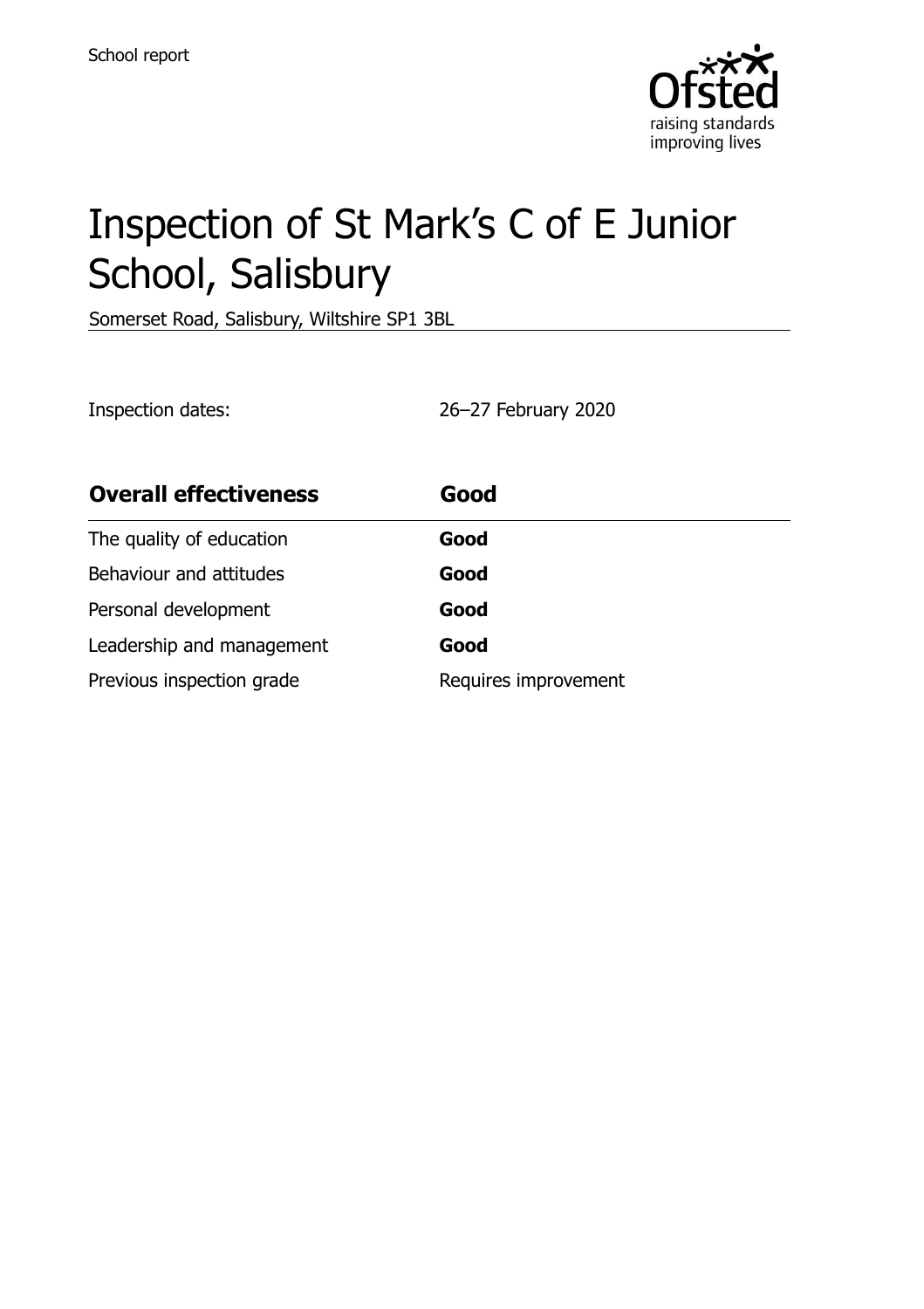

# **What is it like to attend this school?**

The school's motto 'believing in better' permeates everything that happens at St Mark's. Pupils are proud of their caring and friendly school. 'St Mark's is a fantastic school,' commented one parent. Similar views to this were shared by other parents and pupils. Pupils who spoke to inspectors said that they enjoy school and feel safe. They like all the opportunities they have through clubs, trips and responsibilities.

The leaders, governors and staff are ambitious for all pupils. They have high expectations of what the pupils can achieve. Pupils rise to these expectations. The recent work to improve the curriculum for reading, writing and mathematics is well developed. As a result, pupils are achieving well in these subjects.

Pupils enjoy the lessons the teachers plan for them. Leaders plan a curriculum that provides a broad range of subjects. Some of the plans are quite new. Pupils talk about their learning in music and computing. They talk enthusiastically about opportunities to sing at Wembley and Salisbury Cathedral.

Bullying is rare. Pupils trust that adults in school would sort it out if it did happen. Behaviour is always of a very high standard. Pupils and staff have very strong relationships. The inclusion team works very hard to support any child to succeed.

#### **What does the school do well and what does it need to do better?**

Leaders set high expectations of staff and pupils. They have built a strong sense of teamwork across the school. They have acted successfully to improve the curriculum and raise academic standards, particularly within English and mathematics. Pupils learn well across the curriculum. Their work is typically of good quality. Leaders ensure that staff are well supported and benefit from well-focused training and coaching. Staff appreciate this and the way the leaders, including governors, ensure that their workload is manageable.

Pupils understand and remember what they have learned in a range of subjects from previous years. This is because they practise the skills they have learned. They recalled learning about the Holocaust in history and could use this knowledge in their PSHE learning. However, there is more to do to ensure that they use learning from one subject in another.

Leaders have made reading a high priority. Pupils who are not ready to read well when they start the school are helped to start to read fluently. Leaders have thought carefully about how they support reading, and phonics teaching is helping pupils to improve. Leaders are planning to develop pupils' vocabulary throughout the rest of the school.

Teachers have secure knowledge of the subjects that they teach and how to teach them. Learning in music and computing, for example, are well planned. Pupils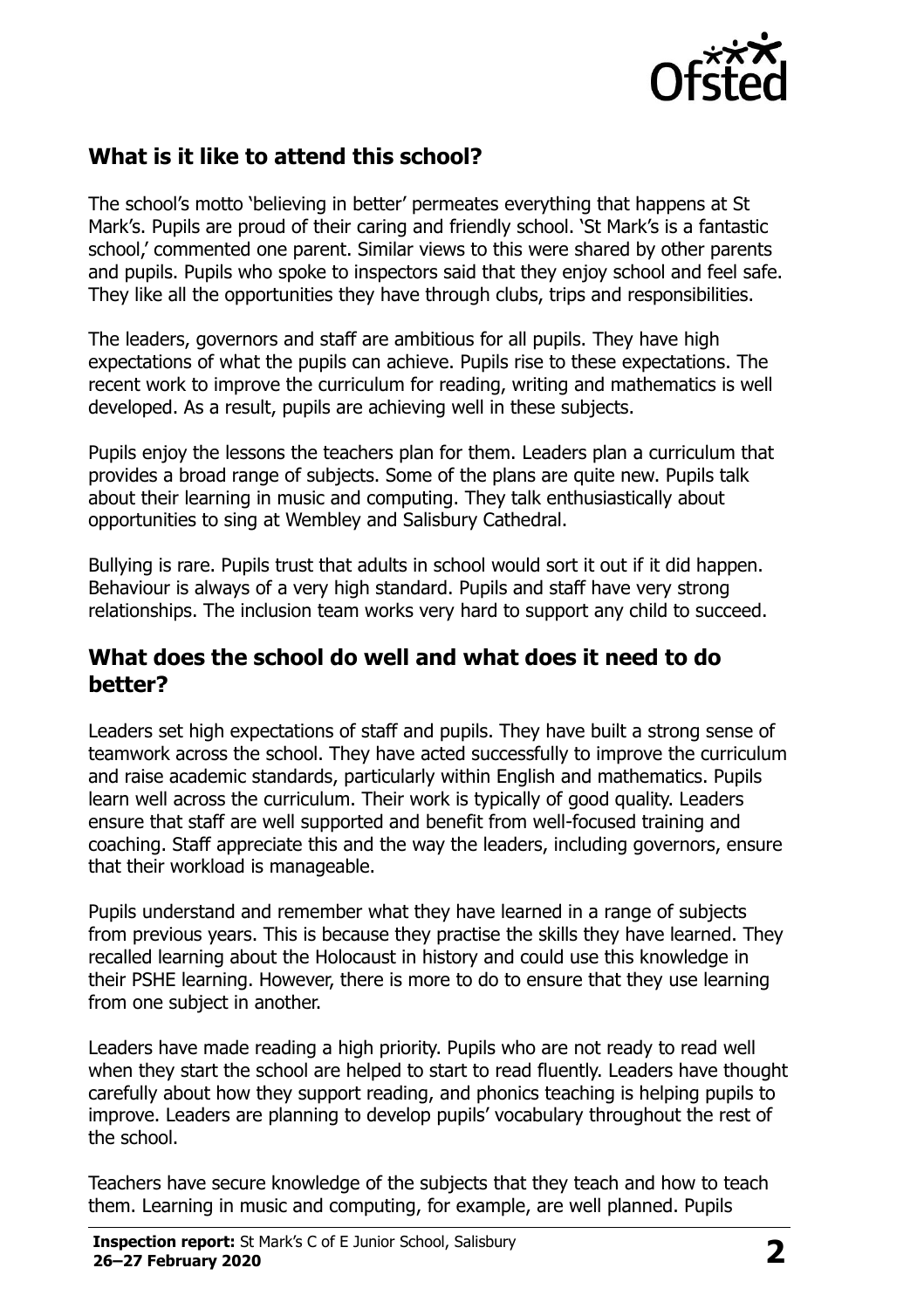

practise and revisit their skills. Teachers quickly spot pupils' mistakes and help them to correct these. The introduction of the learning characteristics across the school has ensured teachers have a shared approach to teaching across the school.

Pupils with special educational needs and/or disabilities (SEND) benefit from wellplanned activities. These pupils receive a broad curriculum. The special educational needs coordinator checks that these pupils follow a curriculum that is similar to that of other pupils. Leaders and teachers work closely with external agencies to provide effective support.

Pupils can take on a wide range of roles and responsibilities. They particularly like their involvement in running a number of clubs and activities. Leaders prepare pupils well for the next stages in learning and life beyond the school. They want them to become active citizens in their community and learn more about the world beyond it.

Pupils are confident and courteous. They know why it is important to respect others who have different backgrounds and beliefs to themselves. Staff ensure that behaviour in lessons and around school is of a high standard. Pupils have positive attitudes, and this helps them learn well.

## **Safeguarding**

The arrangements for safeguarding are effective.

Leaders have created a strong culture of safeguarding at the school. Staff are well trained. They know the different risks that pupils face, and what signs to look out for. Staff work closely together, and with external agencies, to support the most vulnerable pupils.

Pupils told us they feel safe in school. Pupils are taught how to keep themselves safe both in the community and online.

Leaders ensure that all the necessary checks required for staff are carried out before they start working. Governors know they have an important role in keeping pupils safe. They check the work of leaders and regularly discuss safeguarding, acting on any concerns.

# **What does the school need to do to improve?**

# **(Information for the school and appropriate authority)**

■ Leaders have made significant progress in implementing their curriculum plans in a range of subjects. There are some areas where this is less well developed. Leaders should ensure that curriculum plans in all subjects are consistently in place so that teachers are clear about the knowledge and skills pupils should achieve. Stronger leaders should continue to support the newer leaders to help them improve their subject areas.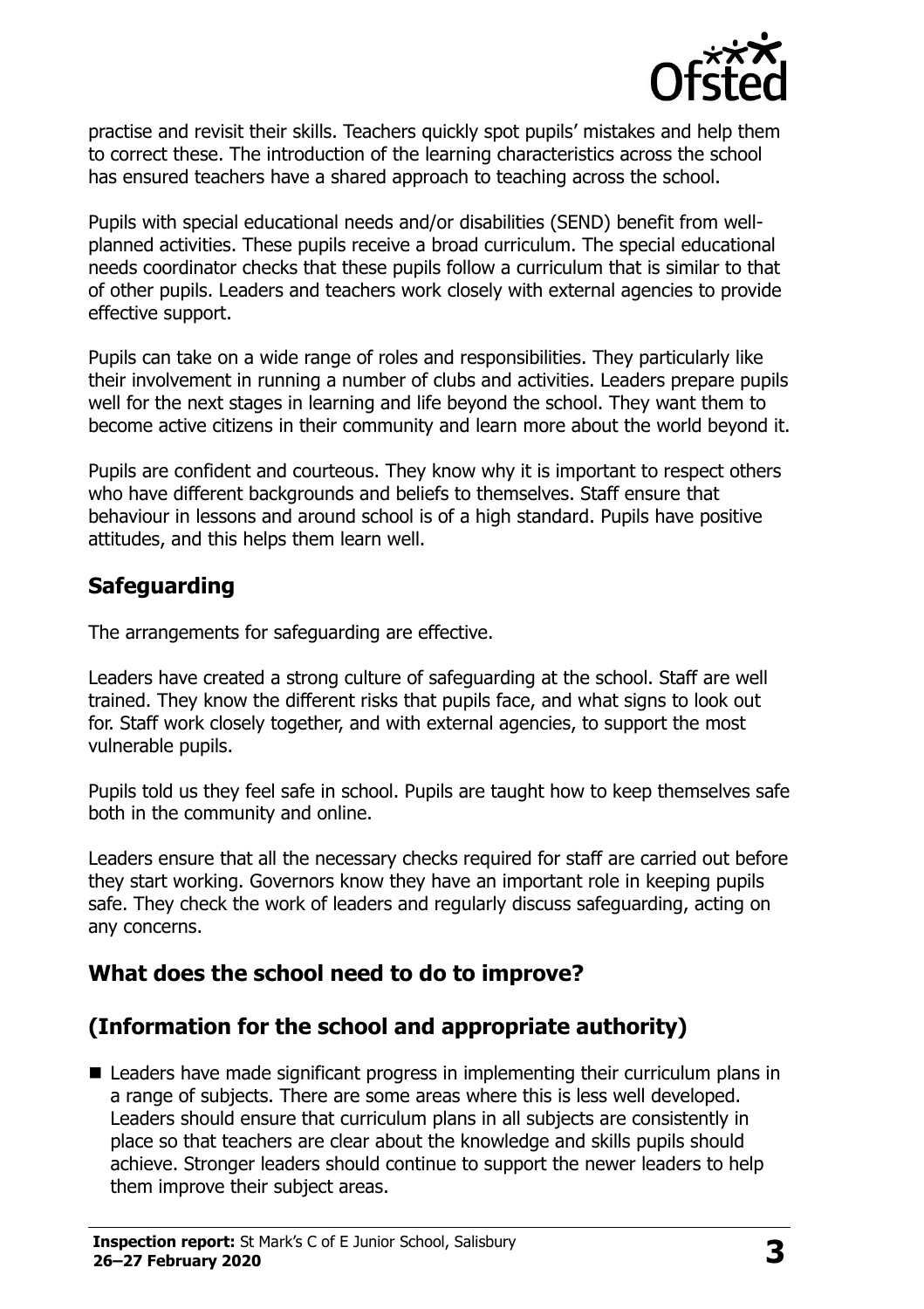

■ Not all pupils have secured the skills they need to become fluent readers. Many pupils have gaps in their knowledge of phonics. Leaders have started to address this by introducing a phonics programme for younger pupils. Leaders now need to finalise their plans to develop pupils' vocabulary throughout the rest of the school.

### **How can I feed back my views?**

You can use [Ofsted Parent View](http://parentview.ofsted.gov.uk/) to give Ofsted your opinion on your child's school, or to find out what other parents and carers think. We use Ofsted Parent View information when deciding which schools to inspect, when to inspect them and as part of their inspection.

The Department for Education has further [guidance](http://www.gov.uk/complain-about-school) on how to complain about a school.

If you are the school and you are not happy with the inspection or the report, you can [complain to Ofsted.](http://www.gov.uk/complain-ofsted-report)

#### **Further information**

You can search for [published performance information](http://www.compare-school-performance.service.gov.uk/) about the school.

In the report, '[disadvantaged pupils](http://www.gov.uk/guidance/pupil-premium-information-for-schools-and-alternative-provision-settings)' refers to those pupils who attract government pupil premium funding: pupils claiming free school meals at any point in the last six years and pupils in care or who left care through adoption or another formal route.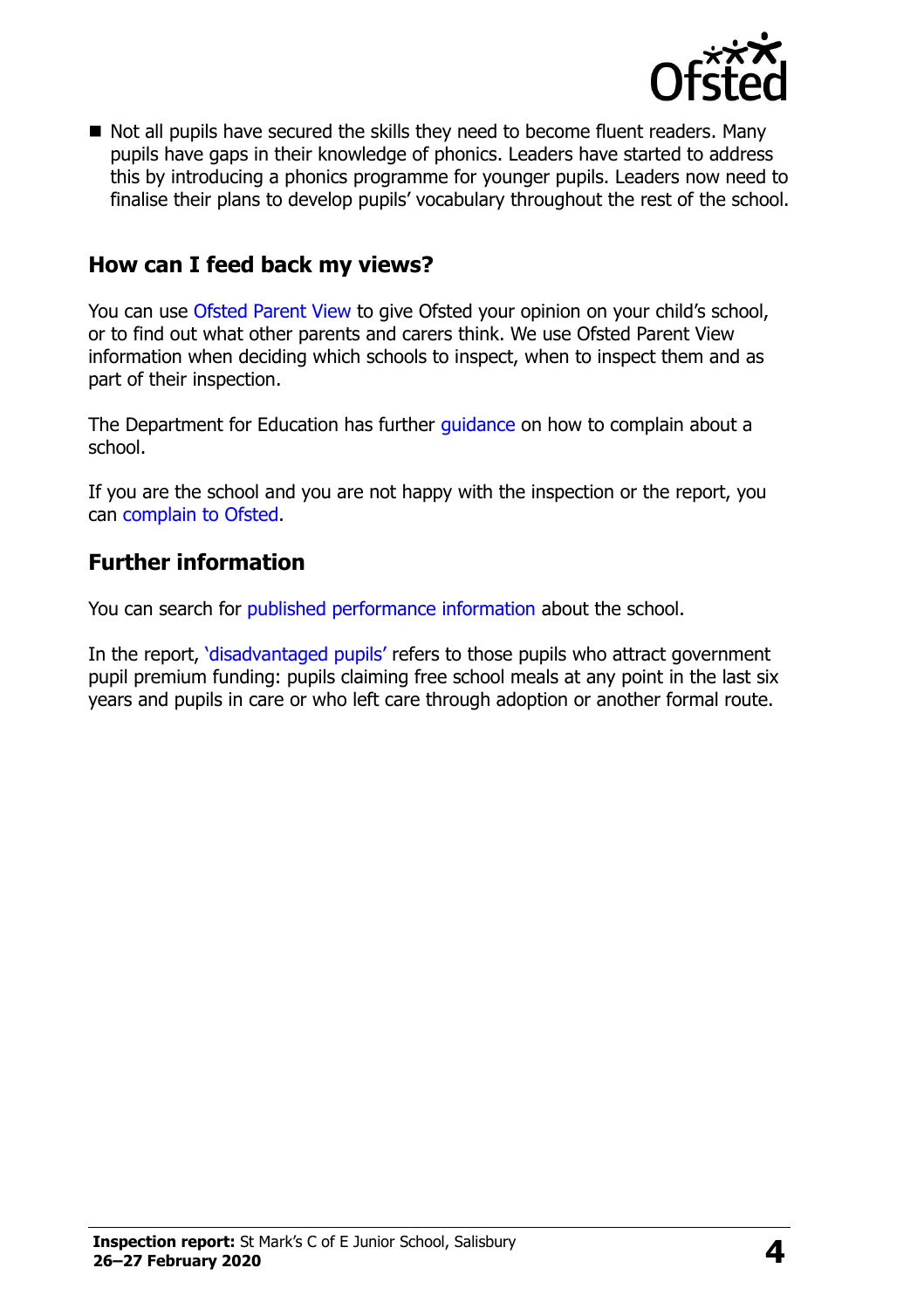

# **School details**

| Unique reference number             | 141645                                                          |  |
|-------------------------------------|-----------------------------------------------------------------|--|
| <b>Local authority</b>              | Wiltshire                                                       |  |
| <b>Inspection number</b>            | 10122348                                                        |  |
| <b>Type of school</b>               | <b>Junior</b>                                                   |  |
| <b>School category</b>              | Academy converter                                               |  |
| Age range of pupils                 | 7 to 11                                                         |  |
| <b>Gender of pupils</b>             | Mixed                                                           |  |
| Number of pupils on the school roll | 363                                                             |  |
| <b>Appropriate authority</b>        | Board of trustees                                               |  |
| <b>Chair of governing body</b>      | <b>Tim Milne</b>                                                |  |
| <b>Headteacher</b>                  | Gareth Flemington                                               |  |
| Website                             | www.st-marks.wilts.sch.uk                                       |  |
| Date of previous inspection         | 7-8 November 2017, under section 8 of<br>the Education Act 2005 |  |

# **Information about this school**

■ The school joined the Somerset Road Education Trust in January 2015. Since September 2019, the school and the neighbouring infant school, Wyndham Park, have formed the Primary Learning Collaboration. The two schools now share one headteacher and one local governance committee.

# **Information about this inspection**

We carried out this inspection under section 5 of the Education Act 2005.

- We met with the headteacher, deputy headteacher, curriculum leaders, the interim leader responsible for pupils with SEND, the leader responsible for disadvantaged learners, members of the school inclusion team and a sample of staff. The lead inspector also took into consideration the 34 responses to the survey for staff.
- I met with the leader of the Somerset Road Education Trust. I also met with nine representatives from the local governance committee and the board of trustees.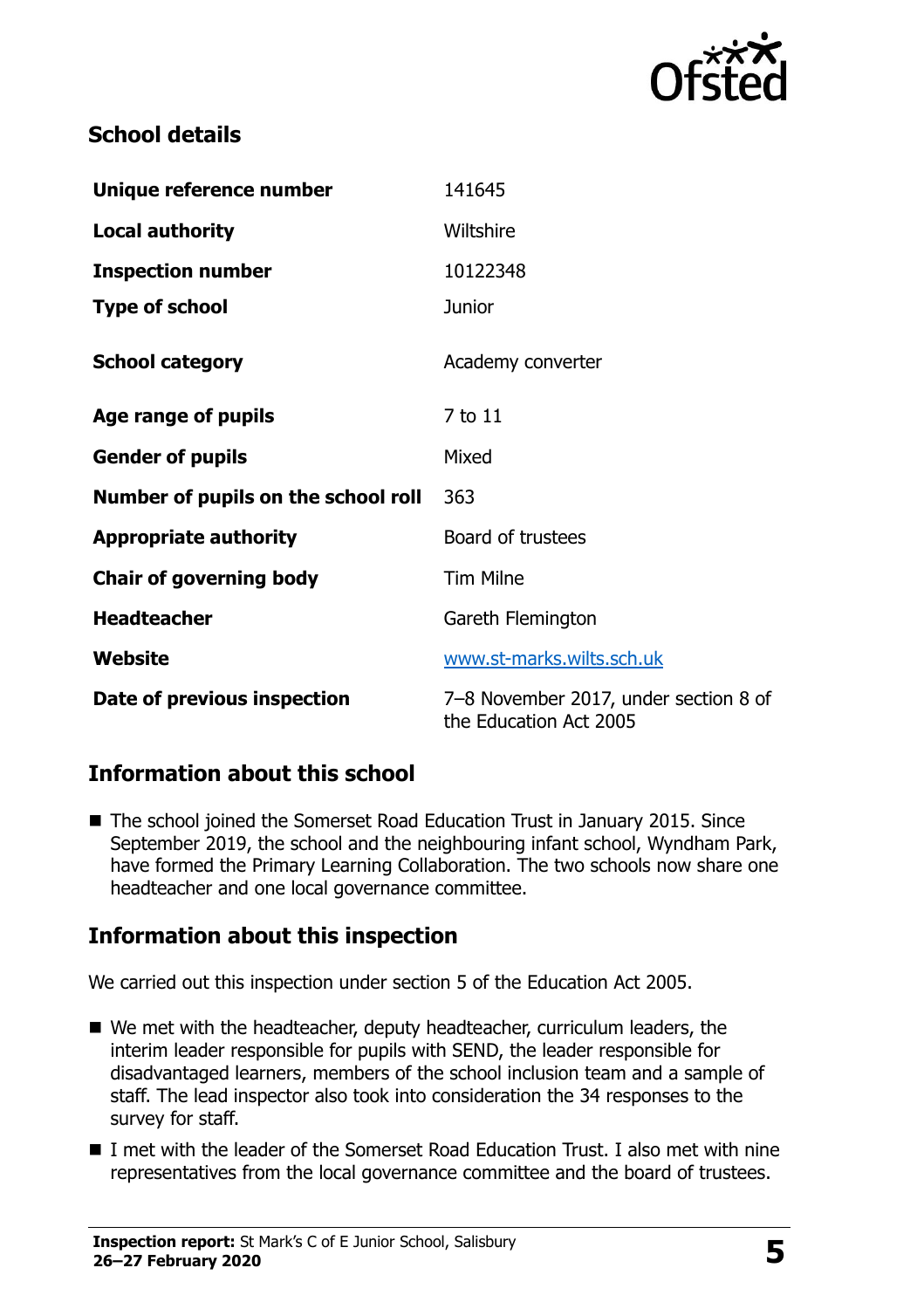

- We examined a range of documentation provided by the school, including leaders' self-evaluation, academy development and improvement plans, documentation relating to the curriculum and teaching and learning. We also examined behaviour and attendance records.
- $\blacksquare$  The arrangements for safeguarding were checked, including checks on the single central record, staff training and safeguarding records.
- We considered the 126 responses to Ofsted's online survey, Parent View. We also spoke with a number of parents at the start of the school day and by telephone.
- The subjects considered as part of this inspection were reading, mathematics, computing, PE, art and music. We met with curriculum leaders, visited lessons, looked at pupils' work and had discussions with pupils and teachers. We also looked a range of supporting documentation for a range of other subjects.

#### **Inspection team**

| Paul Walker, lead inspector | Ofsted Inspector |
|-----------------------------|------------------|
| Gary Chown                  | Ofsted Inspector |
| Teresa Hill                 | Ofsted Inspector |